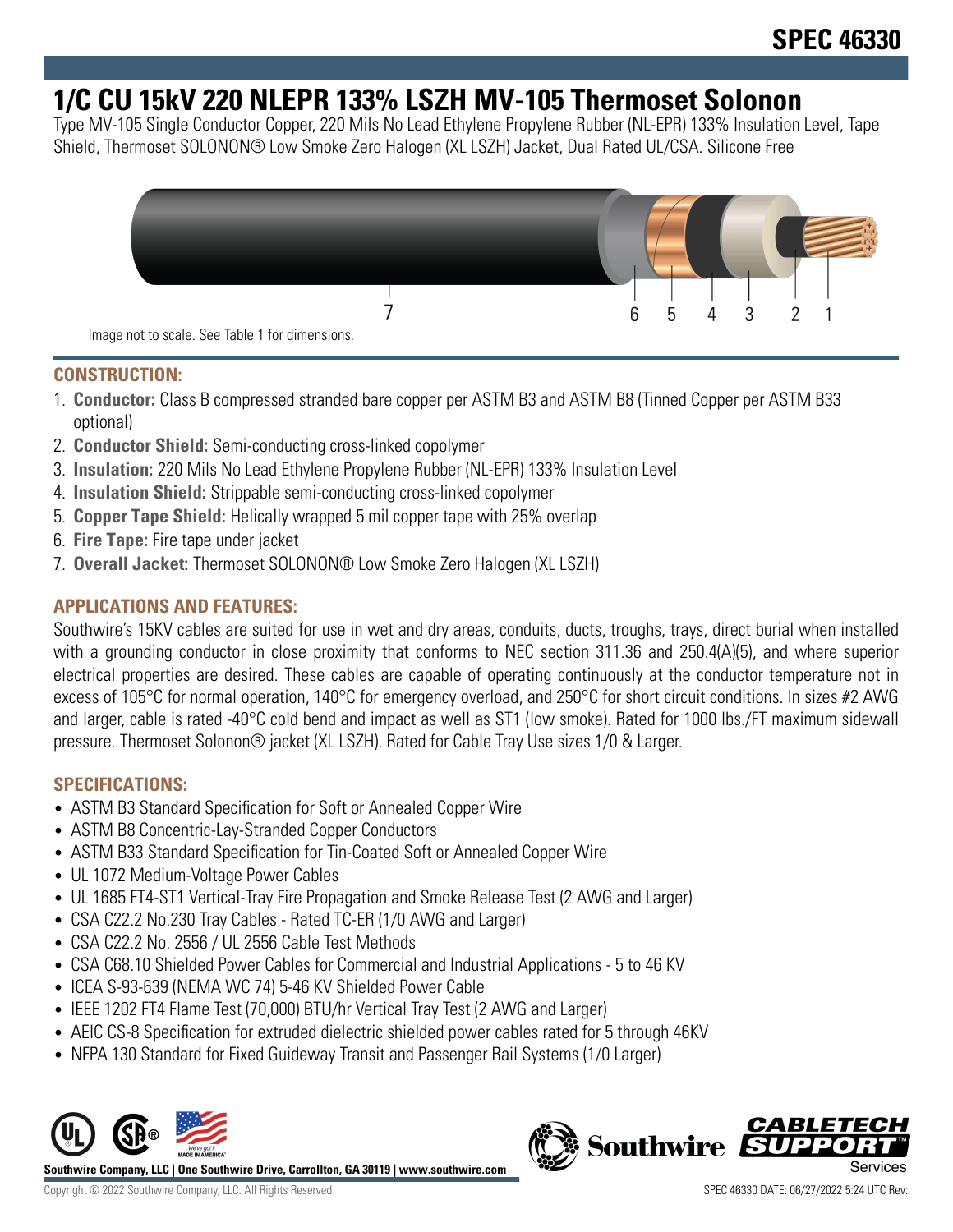• Made in America: Compliant with both Buy American and Buy America Act (BAA) requirements per 49 U.S.C. § 5323(j) and the Federal Transit Administration Buy America requirements per 49 C.F.R. part 661

#### **SAMPLE PRINT LEGEND:**

(UL) XX AWG{KCMIL} CU 220 MILS NL-EPR 15KV 133% INS LEVEL 25% TS MV-105 FOR CT USE (1/0 & LARGER) FT4-ST1 SUN RES DIRECT BURIAL -40ºC OIL RES I/II (NESC) --- (CSA) MV68.10 XX AWG{KCMIL} CU X.XXmm (220 mils) NL-EPR 133% INS LEVEL 25% TS TC-ER 105{D}C FT4-ST1 -40{D}C LTGG

#### **Table 1 – Weights and Measurements**

| <b>Stock</b><br><b>Number</b> | Cond.<br><b>Size</b> | Diameter Over<br>Conductor | Diameter Over<br><i>Insulation</i> | Diameter Over<br><b>Insulation Shield</b> | Jacket<br>Thickness' | Approx.<br>0D | Approx.<br>Weight | Max Pull<br>Tension | Min Bending<br>Radius | Conduit<br>Size* |
|-------------------------------|----------------------|----------------------------|------------------------------------|-------------------------------------------|----------------------|---------------|-------------------|---------------------|-----------------------|------------------|
|                               | AWG/<br>Kcmil        | inch                       | inch                               | inch                                      | mil                  | inch          | lb/1000ft         | $\mathsf{lb}$       | inch                  | inch             |
| TBA                           | $\overline{2}$       | 0.283                      | 0.760                              | 0.820                                     | 80                   | 1.000         | 653               | 531                 | 12.0                  | 3                |
| TBA                           |                      | 0.322                      | 0.799                              | 0.859                                     | 80                   | 1.039         | 729               | 670                 | 12.5                  | 3                |
| TBA                           | 1/0                  | 0.362                      | 0.839                              | 0.899                                     | 80                   | 1.079         | 824               | 845                 | 12.9                  | 3                |
| 664419                        | 2/0                  | 0.405                      | 0.882                              | 0.942                                     | 80                   | 1.140         | 956               | 1065                | 13.5                  | 3.5              |
| TBA                           | 3/0                  | 0.456                      | 0.933                              | 0.993                                     | 80                   | 1.173         | 1079              | 1342                | 14.1                  | 3.5              |
| 664422                        | 4/0                  | 0.512                      | 0.989                              | 1.049                                     | 80                   | .246          | 1271              | 1693                | 14.7                  | 3.5              |
| TBA                           | 250                  | 0.558                      | 1.044                              | 1.104                                     | 80                   | 1.284         | 1408              | 2000                | 15.4                  | $\overline{4}$   |
| 664425                        | 350                  | 0.661                      | 1.147                              | 1.207                                     | 80                   | 1.403         | 1808              | 2800                | 16.6                  | 4                |
| 664428                        | 500                  | 0.789                      | 1.275                              | 1.335                                     | 80                   | 1.508         | 2342              | 4000                | 18.2                  | 5                |
| TBA                           | 750                  | 0.968                      | 1.463                              | 1.523                                     | 80                   | 1.703         | 3235              | 6000                | 20.4                  | 5                |
| TBA                           | 1000                 | 1.117                      | 1.612                              | 1.672                                     | 110                  | 1.912         | 4220              | 8000                | 22.9                  | 6                |

All dimensions are nominal and subject to normal manufacturing tolerances

◊ Cable marked with this symbol is a standard stock item

\* Conduit size based on 3 phase 40% fill-factor without ground

1 Comply with ICEA S-93-639 Appendix C for jacket thickness determination

## **Table 2 – Electrical and Engineering Data**

| Cond<br>Size   | <b>DC</b><br>Resistance<br>@25°C | AC<br>Resistance<br>$@90^{\circ}C$ | Capacitive<br>Reactance @<br>60Hz | Inductive<br>Reactance <sup>@</sup><br>60Hz | Zero Sequence<br>Impedance* | Positive<br>Sequence<br>Impedance* | <b>Shield Short</b><br>Circuit<br>Current 6<br>Cycles | <b>Allowable</b><br>Ampacity In<br>Duct $90/105^{\circ}$ C <sup>TI</sup> | Allowable<br>Ampacity In Air<br>$90/105^{\circ}$ C <sup>+1</sup> |
|----------------|----------------------------------|------------------------------------|-----------------------------------|---------------------------------------------|-----------------------------|------------------------------------|-------------------------------------------------------|--------------------------------------------------------------------------|------------------------------------------------------------------|
| AWG/<br>Kcmil  | $\Omega/1000$ ft                 | $\Omega/1000$ ft                   | $M\Omega^*1000$ ft                | $\Omega/1000$ ft                            | $\Omega/1000$ ft            | $\Omega/1000$ ft                   | Amp                                                   | Amp                                                                      | Amp                                                              |
| $\overline{2}$ | 0.162                            | 0.203                              | 0.053                             | 0.051                                       | $0.573 + j0.418$            | $0.203 + j0.051$                   | 2700                                                  | 155/165                                                                  | 195/215                                                          |
|                | 0.129                            | 0.161                              | 0.049                             | 0.049                                       | $0.531 + j0.400$            | $0.162 + j0.049$                   | 2827                                                  | 175/185                                                                  | 225/250                                                          |
| 1/0            | 0.102                            | 0.128                              | 0.045                             | 0.047                                       | $0.496 + j0.383$            | $0.128 + j0.047$                   | 2957                                                  | 200/215                                                                  | 260/290                                                          |
| 2/0            | 0.081                            | 0.101                              | 0.042                             | 0.045                                       | $0.467 + j0.366$            | $0.102 + j0.045$                   | 3097                                                  | 230/245                                                                  | 300/335                                                          |
| 3/0            | 0.064                            | 0.080                              | 0.039                             | 0.043                                       | $0.443 + j0.346$            | $0.081 + j0.043$                   | 3263                                                  | 260/275                                                                  | 345/385                                                          |
| 4/0            | 0.051                            | 0.064                              | 0.036                             | 0.042                                       | $0.423 + i0.327$            | $0.065 + j0.042$                   | 3445                                                  | 295/315                                                                  | 400/445                                                          |
| 250            | 0.043                            | 0.054                              | 0.034                             | 0.041                                       | $0.409 + j0.309$            | $0.055 + j0.041$                   | 3624                                                  | 325/345                                                                  | 445/495                                                          |
| 350            | 0.031                            | 0.039                              | 0.030                             | 0.039                                       | $0.384 + j0.279$            | $0.040 + j0.039$                   | 3959                                                  | 390/415                                                                  | 550/610                                                          |
| 500            | 0.022                            | 0.028                              | 0.026                             | 0.037                                       | $0.361 + j0.248$            | $0.029 + j0.037$                   | 4376                                                  | 465/500                                                                  | 685/765                                                          |
| 750            | 0.014                            | 0.019                              | 0.022                             | 0.035                                       | $0.334 + j0.210$            | $0.020 + j0.035$                   | 4987                                                  | 565/610                                                                  | 885/990                                                          |
| 1000           | 0.011                            | 0.015                              | 0.020                             | 0.034                                       | $0.315 + j0.185$            | $0.016 + j0.034$                   | 5472                                                  | 640/690                                                                  | 1060/1185                                                        |



**Southwire Company, LLC | One Southwire Drive, Carrollton, GA 30119 | www.southwire.com**